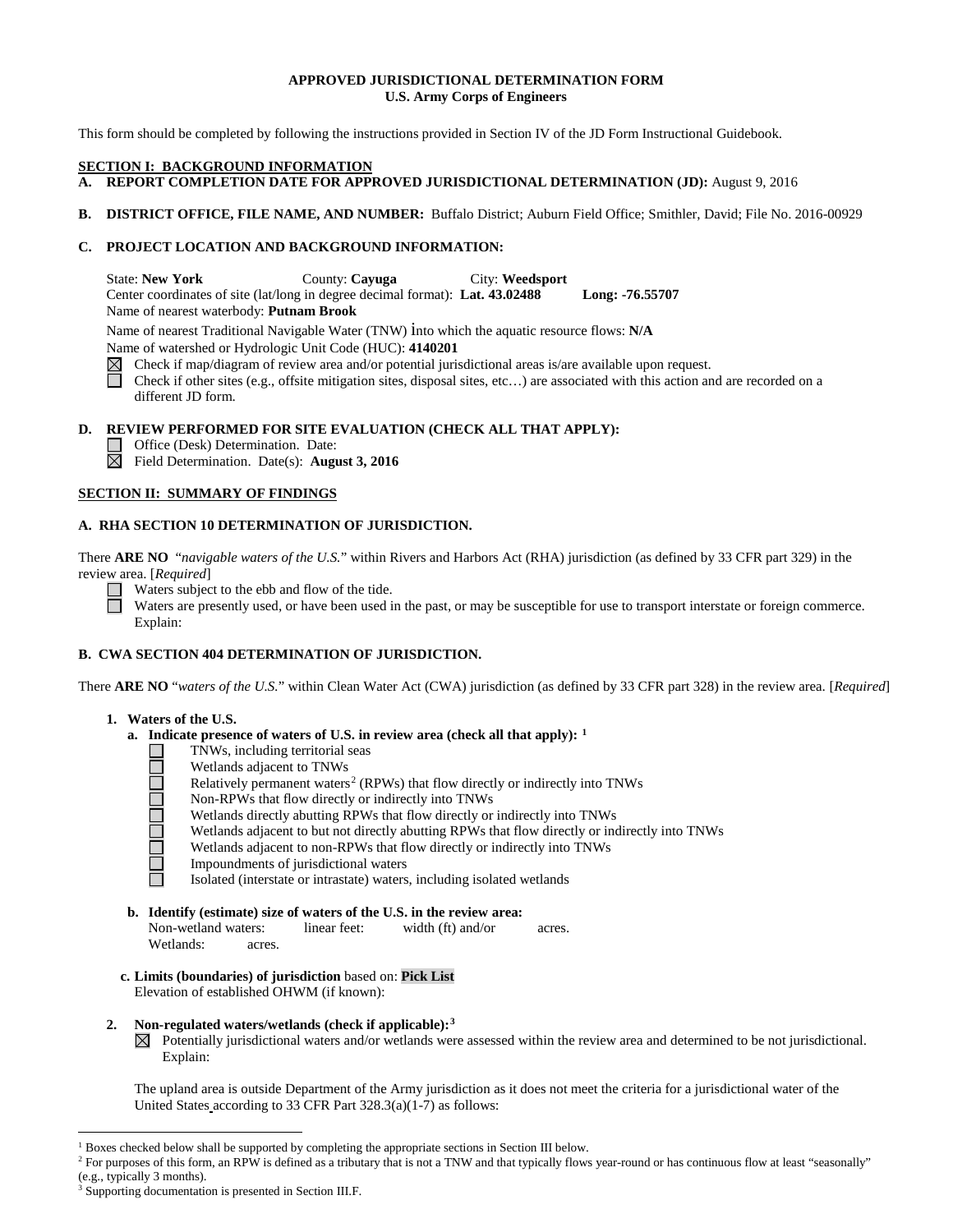- 1. does not/has not supported interstate or foreign commerce;
- 2. is not an interstate water/wetland;
- 3. the degradation or destruction of which would not affect interstate or foreign commerce and does not include such waters: (i) which are or could be used by interstate or foreign travelers for recreational or other purposes; or
	- (ii) from which fish or shellfish are or could be taken and sold in interstate or foreign commerce; or
	- (iii) which are used or could be used for industrial purpose by industries in interstate commerce
- 4. is not an impoundment of water otherwise defined as WOUS under the definition;
- 5. is not a tributary of waters identified in paragraphs (a)(1)-(4) of this section;<br>6. is not a territorial sea;
- is not a territorial sea;
- 7. is not wetland adjacent to waters (other than waters that are themselves wetlands) identified in paragraphs (a)(1)-(6) of this section;

### **Within the Study Area:**

The once wooded land had been cleared several years ago. Therefore, vegetation adjacent to the cleared areas was evaluated to determine if it was likely that hydric vegetation would have been established within the cleared project area.

Upland tree species such as catalpa (*Catalpa speciosa*), pignut hickory (*Carya glabra*), shagbark hickory, (*Carya ovata*) and understory species such as multi-flora rose (*Rosa multiflora*) and honeysuckle (*Lonicera japonica*) were evident within study area.

The Natural Resource Conservation Service on-line Web Soil Survey shows that a substantial area of the Smithler property is mapped as Lamson mucky fine sandy loam which has a 90% hydric soil rating. However, considering that soil maps are broad, general representations of where the various soil types lay within the landscape, three sample pits were dug to assess soils in order to determine if hydric soils were present within the footprint of the study area.

- Soils at Sample Hole 2 (septic waste disposal area), keyed by the Munsell Soil Manual, resulted in 5 YR 5/4 at 0-6 inches; with 10YR 5/6 concentrations at 7+ inches.
- Soils at Sample Hole 3 (septic tank) keyed as 10 YR 4/4 at 0-12-inches, with 2.5 3/6 concentrations at 12+ inches.
- Interpretation of the data indicates that neither of these soils exhibit hydric properties.
- Formal sample holes were not taken at other locations within the study areas, however, "spot" sample soil plugs were observed to determine if these areas were consistent with the findings of the formal sample holes. These observations indicate that hydric soils/wetland areas are not present within the study area footprint.

**Note: Although downslope of the surrounding topography, the study area is upslope of the pond (outside of the study area) that was constructed by the USFWS in the 1950's. The slight change in topography is sufficient to show marked changes in soil characteristics from dark organic with clay outside of the study area to bright soils with sandy texture within the study area.**

#### **SECTION III: CWA ANALYSIS**

#### **A. TNWs AND WETLANDS ADJACENT TO TNWs**

**The agencies will assert jurisdiction over TNWs and wetlands adjacent to TNWs. If the aquatic resource is a TNW, complete Section III.A.1 and Section III.D.1. only; if the aquatic resource is a wetland adjacent to a TNW, complete Sections III.A.1 and 2 and Section III.D.1.; otherwise, see Section III.B below**.

**1. TNW** 

Identify TNW: Summarize rationale supporting determination:

### **2. Wetland adjacent to TNW**

Summarize rationale supporting conclusion that wetland is "adjacent":

# **B. CHARACTERISTICS OF TRIBUTARY (THAT IS NOT A TNW) AND ITS ADJACENT WETLANDS (IF ANY):**

**This section summarizes information regarding characteristics of the tributary and its adjacent wetlands, if any, and it helps determine whether or not the standards for jurisdiction established under Rapanos have been met.** 

**The agencies will assert jurisdiction over non-navigable tributaries of TNWs where the tributaries are "relatively permanent waters" (RPWs), i.e. tributaries that typically flow year-round or have continuous flow at least seasonally (e.g., typically 3 months). A wetland that directly abuts an RPW is also jurisdictional. If the aquatic resource is not a TNW, but has year-round (perennial) flow, skip to Section III.D.2. If the aquatic resource is a wetland directly abutting a tributary with perennial flow, skip to Section III.D.4.**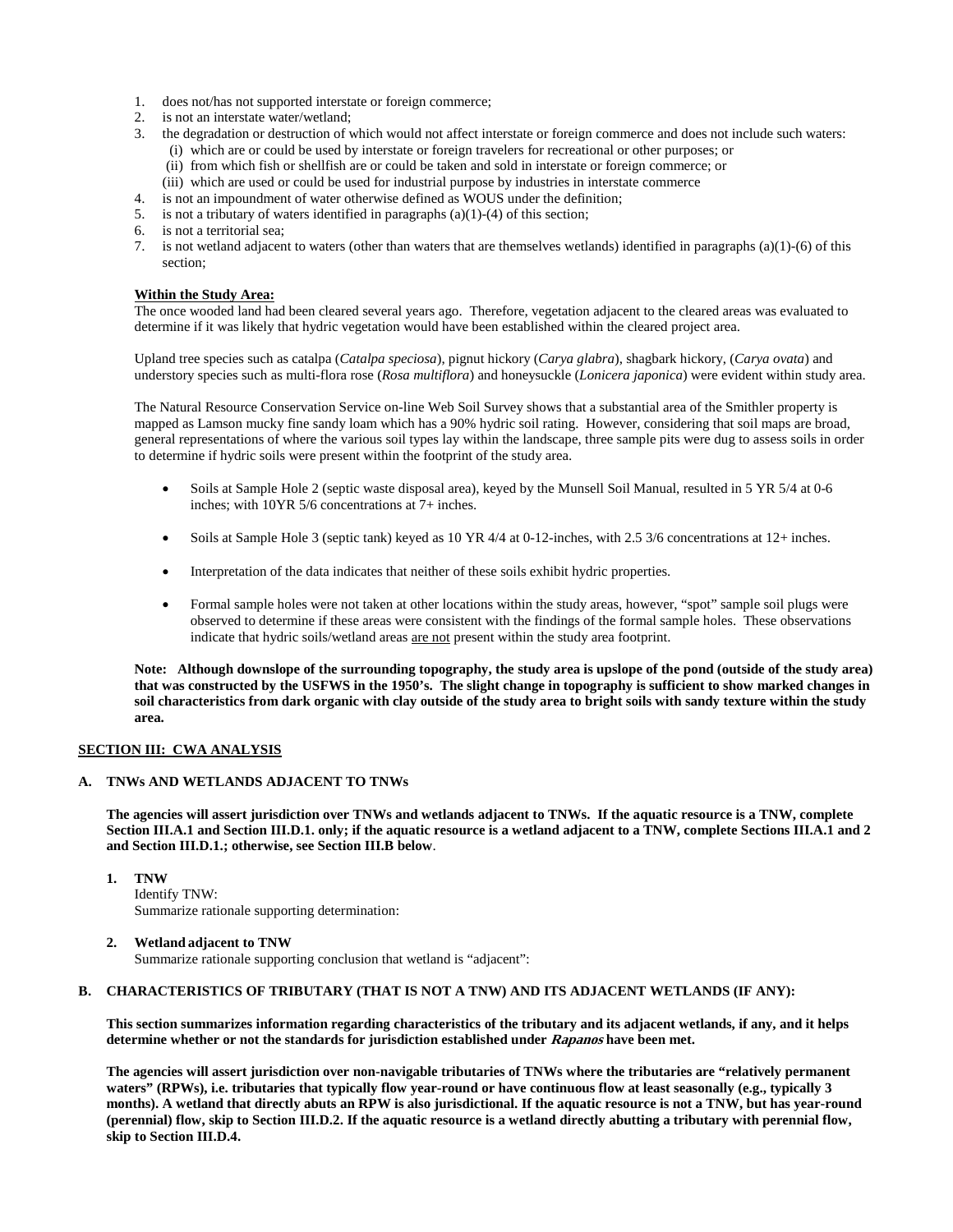**A wetland that is adjacent to but that does not directly abut an RPW requires a significant nexus evaluation. Corps districts and EPA regions will include in the record any available information that documents the existence of a significant nexus between a relatively permanent tributary that is not perennial (and its adjacent wetlands if any) and a traditional navigable water, even though a significant nexus finding is not required as a matter of law.**

**If the waterbody[4](#page-2-0) is not an RPW, or a wetland directly abutting an RPW, a JD will require additional data to determine if the waterbody has a significant nexus with a TNW. If the tributary has adjacent wetlands, the significant nexus evaluation must consider the tributary in combination with all of its adjacent wetlands. This significant nexus evaluation that combines, for analytical purposes, the tributary and all of its adjacent wetlands is used whether the review area identified in the JD request is the tributary, or its adjacent wetlands, or both. If the JD covers a tributary with adjacent wetlands, complete Section III.B.1 for the tributary, Section III.B.2 for any onsite wetlands, and Section III.B.3 for all wetlands adjacent to that tributary, both onsite and offsite. The determination whether a significant nexus exists is determined in Section III.C below.**

#### **1. Characteristics of non-TNWs that flow directly or indirectly into TNW**

| (i)  |                                                                                                                                                                                                                                                                                                                                                                                                                                                                                                                                                                        | <b>General Area Conditions:</b><br><b>Pick List</b><br>Watershed size:<br><b>Pick List</b><br>Drainage area:<br>Average annual rainfall:<br>inches<br>Average annual snowfall:<br>inches                                                                                                   |  |  |
|------|------------------------------------------------------------------------------------------------------------------------------------------------------------------------------------------------------------------------------------------------------------------------------------------------------------------------------------------------------------------------------------------------------------------------------------------------------------------------------------------------------------------------------------------------------------------------|--------------------------------------------------------------------------------------------------------------------------------------------------------------------------------------------------------------------------------------------------------------------------------------------|--|--|
| (ii) | <b>Physical Characteristics:</b><br>(a) Relationship with TNW:<br>Tributary flows directly into TNW.<br>Tributary flows through Pick List tributaries before entering TNW<br>Project waters are Pick List river miles from TNW<br>Project waters are Pick List river miles from RPW<br>Project waters are Pick List aerial (straight) miles from TNW<br>Project waters are Pick List aerial (straight) miles from RPW<br>Project waters cross or serve as state boundaries. Explain:<br>Identify flow route to TNW <sup>5</sup> :<br>Tributary stream order, if known: |                                                                                                                                                                                                                                                                                            |  |  |
|      |                                                                                                                                                                                                                                                                                                                                                                                                                                                                                                                                                                        | (b) General Tributary Characteristics (check all that apply):<br>Tributary is:<br>$\Box$ Natural<br>Artificial (man-made). Explain:<br>Manipulated (man-altered). Explain:                                                                                                                 |  |  |
|      |                                                                                                                                                                                                                                                                                                                                                                                                                                                                                                                                                                        | <b>Tributary</b> properties with respect to top of bank (estimate):<br>Average width:<br>feet<br>Average depth:<br>feet<br>Average side slopes: Pick List                                                                                                                                  |  |  |
|      |                                                                                                                                                                                                                                                                                                                                                                                                                                                                                                                                                                        | Primary tributary substrate composition (check all that apply):<br>$\Box$ Silts<br>Sands<br>Concrete<br>  Cobbles<br>Muck<br>Gravel<br>$\Box$ Bedrock<br>Vegetation. Type/% cover:<br>Other. Explain:                                                                                      |  |  |
|      |                                                                                                                                                                                                                                                                                                                                                                                                                                                                                                                                                                        | Tributary condition/stability [e.g., highly eroding, sloughing banks]. Explain:<br>Presence of run/riffle/pool complexes. Explain:<br>Tributary geometry: Pick List<br>Tributary gradient (approximate average slope):<br>$\frac{0}{0}$                                                    |  |  |
|      | (c)                                                                                                                                                                                                                                                                                                                                                                                                                                                                                                                                                                    | Flow:<br>Tributary provides for: Pick List<br>Estimate average number of flow events in review area/year: Pick List<br>Describe flow regime:<br>Other information on duration and volume:<br>Surface flow is: Pick List. Characteristics:<br>Subsurface flow: Pick List. Explain findings: |  |  |

<span id="page-2-0"></span> <sup>4</sup> Note that the Instructional Guidebook contains additional information regarding swales, ditches, washes, and erosional features generally and in the arid West.

<span id="page-2-1"></span><sup>5</sup> Flow route can be described by identifying, e.g., tributary a, which flows through the review area, to flow into tributary b, which then flows into TNW.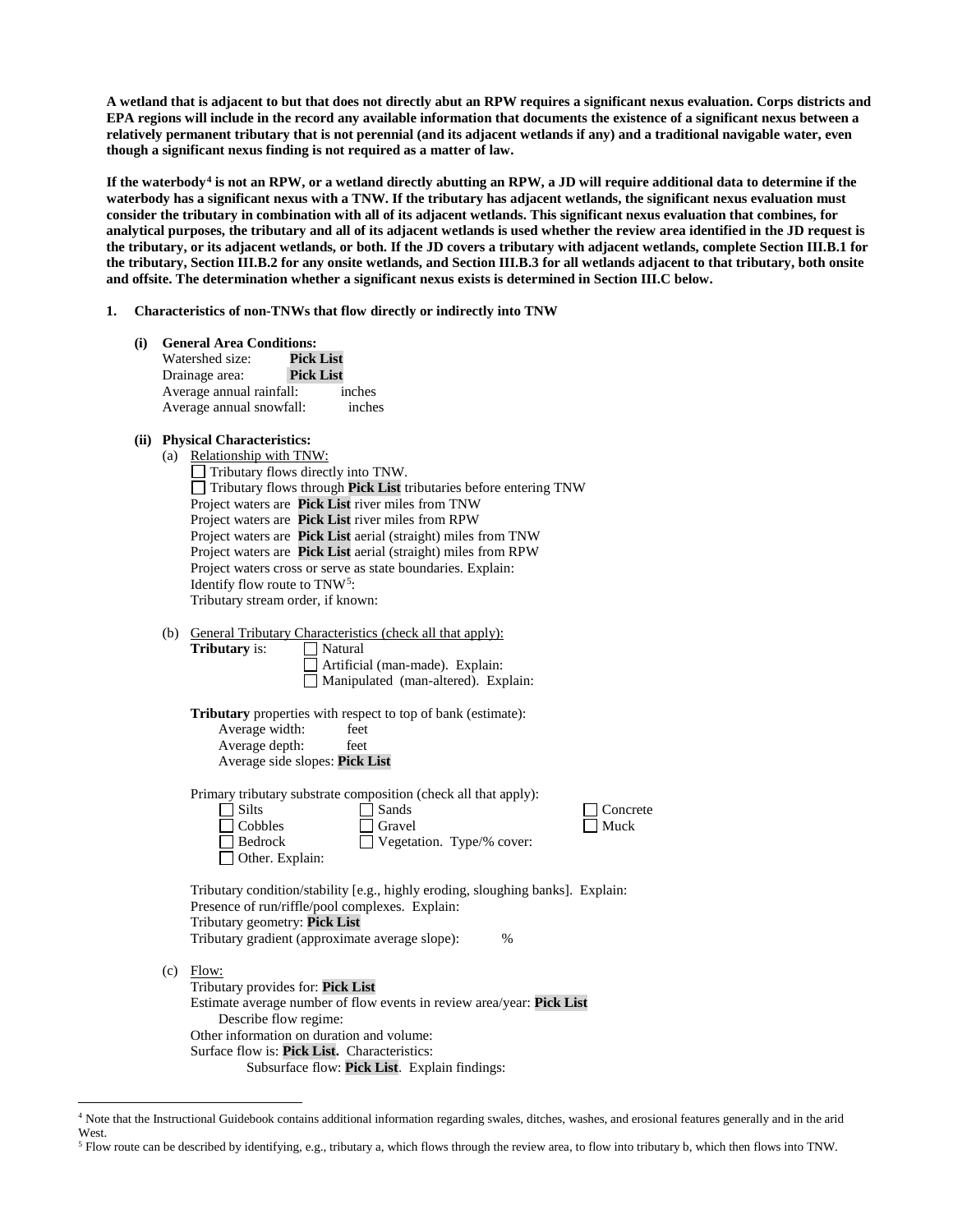| Dye (or other) test performed:                                                                                                                                                                                                                                                                                                                                                                                                                                                                                                               |                                                                                                                                         |
|----------------------------------------------------------------------------------------------------------------------------------------------------------------------------------------------------------------------------------------------------------------------------------------------------------------------------------------------------------------------------------------------------------------------------------------------------------------------------------------------------------------------------------------------|-----------------------------------------------------------------------------------------------------------------------------------------|
| Tributary has (check all that apply):                                                                                                                                                                                                                                                                                                                                                                                                                                                                                                        |                                                                                                                                         |
| Bed and banks                                                                                                                                                                                                                                                                                                                                                                                                                                                                                                                                |                                                                                                                                         |
| OHWM <sup>6</sup> (check all indicators that apply):                                                                                                                                                                                                                                                                                                                                                                                                                                                                                         |                                                                                                                                         |
| clear, natural line impressed on the bank                                                                                                                                                                                                                                                                                                                                                                                                                                                                                                    | the presence of litter and debris                                                                                                       |
| changes in the character of soil                                                                                                                                                                                                                                                                                                                                                                                                                                                                                                             | destruction of terrestrial vegetation                                                                                                   |
| shelving                                                                                                                                                                                                                                                                                                                                                                                                                                                                                                                                     | the presence of wrack line                                                                                                              |
| vegetation matted down, bent, or absent                                                                                                                                                                                                                                                                                                                                                                                                                                                                                                      | sediment sorting                                                                                                                        |
| leaf litter disturbed or washed away                                                                                                                                                                                                                                                                                                                                                                                                                                                                                                         | scour                                                                                                                                   |
| sediment deposition                                                                                                                                                                                                                                                                                                                                                                                                                                                                                                                          | multiple observed or predicted flow events                                                                                              |
| water staining                                                                                                                                                                                                                                                                                                                                                                                                                                                                                                                               | abrupt change in plant community                                                                                                        |
| other (list):                                                                                                                                                                                                                                                                                                                                                                                                                                                                                                                                |                                                                                                                                         |
| Discontinuous OHWM. <sup>7</sup> Explain:                                                                                                                                                                                                                                                                                                                                                                                                                                                                                                    |                                                                                                                                         |
| If factors other than the OHWM were used to determine lateral extent of CWA jurisdiction (check all that apply):<br>High Tide Line indicated by:<br>oil or scum line along shore objects<br>fine shell or debris deposits (foreshore)<br>physical markings/characteristics<br>tidal gauges<br>other (list):<br>(iii) Chemical Characteristics:<br>Characterize tributary (e.g., water color is clear, discolored, oily film; water quality; general watershed characteristics, etc.).<br>Explain:<br>Identify specific pollutants, if known: | Mean High Water Mark indicated by:<br>survey to available datum;<br>physical markings;<br>vegetation lines/changes in vegetation types. |
| (iv) Biological Characteristics. Channel supports (check all that apply):<br>Riparian corridor. Characteristics (type, average width):<br>Wetland fringe. Characteristics:<br>Habitat for:                                                                                                                                                                                                                                                                                                                                                   |                                                                                                                                         |
| Federally Listed species. Explain findings:                                                                                                                                                                                                                                                                                                                                                                                                                                                                                                  |                                                                                                                                         |
| Fish/spawn areas. Explain findings:                                                                                                                                                                                                                                                                                                                                                                                                                                                                                                          |                                                                                                                                         |

Other environmentally-sensitive species. Explain findings:

Aquatic/wildlife diversity. Explain findings:

### **2. Characteristics of wetlands adjacent to non-TNW that flow directly or indirectly into TNW**

#### **(i) Physical Characteristics:**

- (a) General Wetland Characteristics:
- Properties:

Wetland size: acres

Wetland type. Explain:

Wetland quality. Explain:

Project wetlands cross or serve as state boundaries. Explain:

(b) General Flow Relationship with Non-TNW:

Flow is: **Pick List**. Explain: Surface flow is**: Pick List**  Characteristics: Subsurface flow: **Pick List**. Explain findings:

Dye (or other) test performed:

(c) Wetland Adjacency Determination with Non-TNW:

Directly abutting

 $\Box$  Not directly abutting

Discrete wetland hydrologic connection. Explain:

- Ecological connection. Explain:
- Separated by berm/barrier. Explain:

### (d) Proximity (Relationship) to TNW Project wetlands are **Pick List** river miles from TNW. Project waters are **Pick List** aerial (straight) miles from TNW.

<span id="page-3-1"></span><span id="page-3-0"></span> <sup>6</sup> <sup>6</sup>A natural or man-made discontinuity in the OHWM does not necessarily sever jurisdiction (e.g., where the stream temporarily flows underground, or where the OHWM has been removed by development or agricultural practices). Where there is a break in the OHWM that is unrelated to the waterbody's flow regime (e.g., flow over a rock outcrop or through a culvert), the agencies will look for indicators of flow above and below the break. 7 Ibid.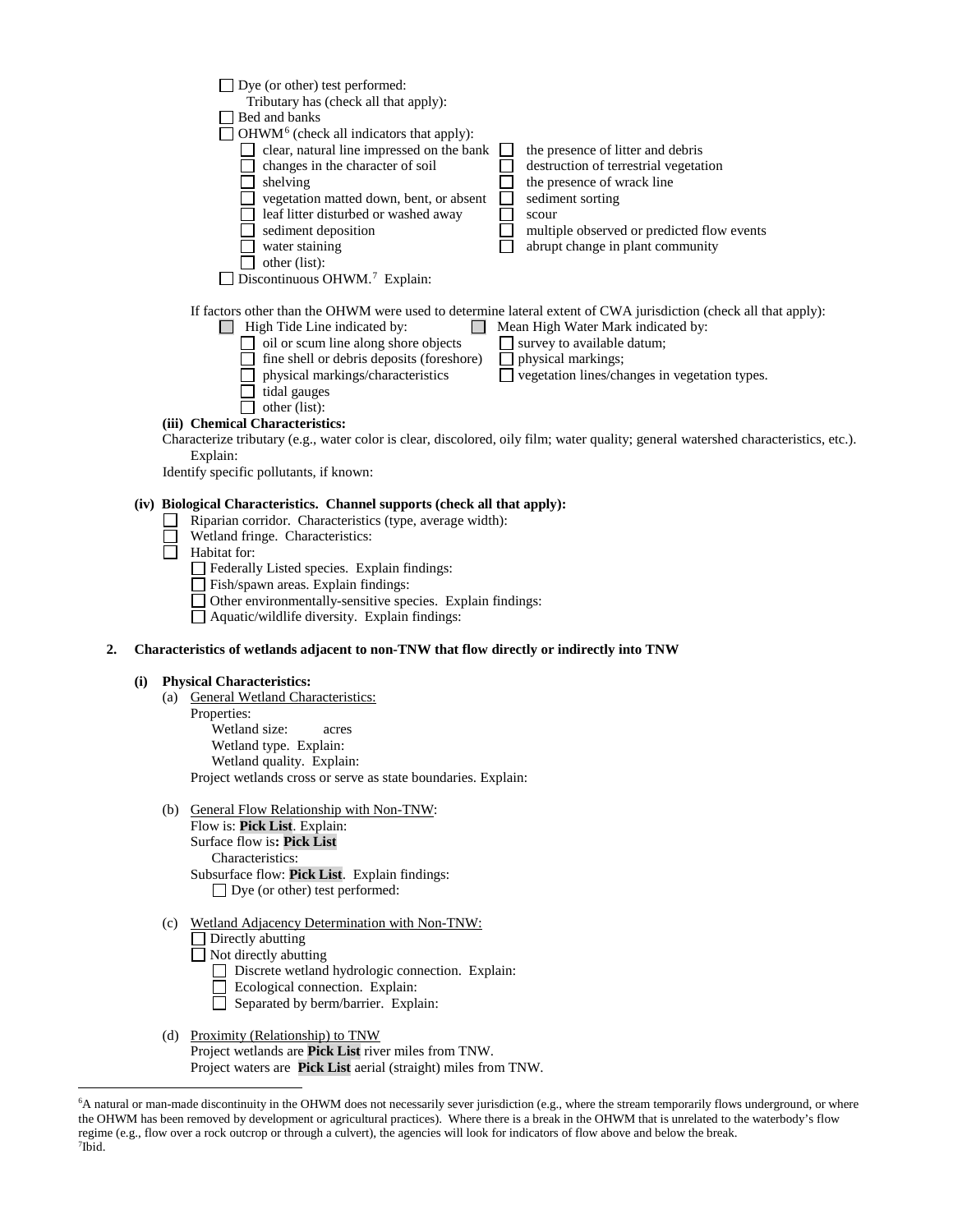Flow is from: **Pick List.**

Estimate approximate location of wetland as within the **Pick List** floodplain.

#### **(ii) Chemical Characteristics:**

Characterize wetland system (e.g., water color is clear, brown, oil film on surface; water quality; general watershed characteristics; etc.). Explain:

Identify specific pollutants, if known:

# **(iii) Biological Characteristics. Wetland supports (check all that apply):**

- $\Box$  Riparian buffer. Characteristics (type, average width):
	- Vegetation type/percent cover. Explain:
- $\overline{\Box}$  Habitat for:

Federally Listed species. Explain findings:

Fish/spawn areas. Explain findings:

- $\Box$  Other environmentally-sensitive species. Explain findings:
- Aquatic/wildlife diversity. Explain findings:

## **3. Characteristics of all wetlands adjacent to the tributary (if any)**

All wetland(s) being considered in the cumulative analysis: **Pick List**

Approximately () acres in total are being considered in the cumulative analysis.

For each wetland, specify the following:

Directly abuts? (Y/N) Size (in acres) Directly abuts? (Y/N) Size (in acres)

Summarize overall biological, chemical and physical functions being performed:

# **C. SIGNIFICANT NEXUS DETERMINATION**

**A significant nexus analysis will assess the flow characteristics and functions of the tributary itself and the functions performed by any wetlands adjacent to the tributary to determine if they significantly affect the chemical, physical, and biological integrity of a TNW. For each of the following situations, a significant nexus exists if the tributary, in combination with all of its adjacent wetlands, has more than a speculative or insubstantial effect on the chemical, physical and/or biological integrity of a TNW. Considerations when evaluating significant nexus include, but are not limited to the volume, duration, and frequency of the flow of water in the tributary and its proximity to a TNW, and the functions performed by the tributary and all its adjacent wetlands. It is not appropriate to determine significant nexus based solely on any specific threshold of distance (e.g. between a tributary and its adjacent wetland or between a tributary and the TNW). Similarly, the fact an adjacent wetland lies within or outside of a floodplain is not solely determinative of significant nexus.** 

## **Draw connections between the features documented and the effects on the TNW, as identified in the** *Rapanos* **Guidance and discussed in the Instructional Guidebook. Factors to consider include, for example:**

- Does the tributary, in combination with its adjacent wetlands (if any), have the capacity to carry pollutants or flood waters to TNWs, or to reduce the amount of pollutants or flood waters reaching a TNW?
- Does the tributary, in combination with its adjacent wetlands (if any), provide habitat and lifecycle support functions for fish and other species, such as feeding, nesting, spawning, or rearing young for species that are present in the TNW?
- Does the tributary, in combination with its adjacent wetlands (if any), have the capacity to transfer nutrients and organic carbon that support downstream foodwebs?
- Does the tributary, in combination with its adjacent wetlands (if any), have other relationships to the physical, chemical, or biological integrity of the TNW?

## **Note: the above list of considerations is not inclusive and other functions observed or known to occur should be documented below:**

- **1. Significant nexus findings for non-RPW that has no adjacent wetlands and flows directly or indirectly into TNWs.** Explain findings of presence or absence of significant nexus below, based on the tributary itself, then go to Section III.D: .
- **2. Significant nexus findings for non-RPW and its adjacent wetlands, where the non-RPW flows directly or indirectly into TNWs.** Explain findings of presence or absence of significant nexus below, based on the tributary in combination with all of its adjacent wetlands, then go to Section III.D: .
- **3. Significant nexus findings for wetlands adjacent to an RPW but that do not directly abut the RPW.** Explain findings of presence or absence of significant nexus below, based on the tributary in combination with all of its adjacent wetlands, then go to Section III.D:

# **D. DETERMINATIONS OF JURISDICTIONAL FINDINGS. THE SUBJECT WATERS/WETLANDS ARE (CHECK ALL THAT APPLY):**

**1. TNWs and Adjacent Wetlands.** Check all that apply and provide size estimates in review area: TNWs: linear feet width (ft), Or, acres.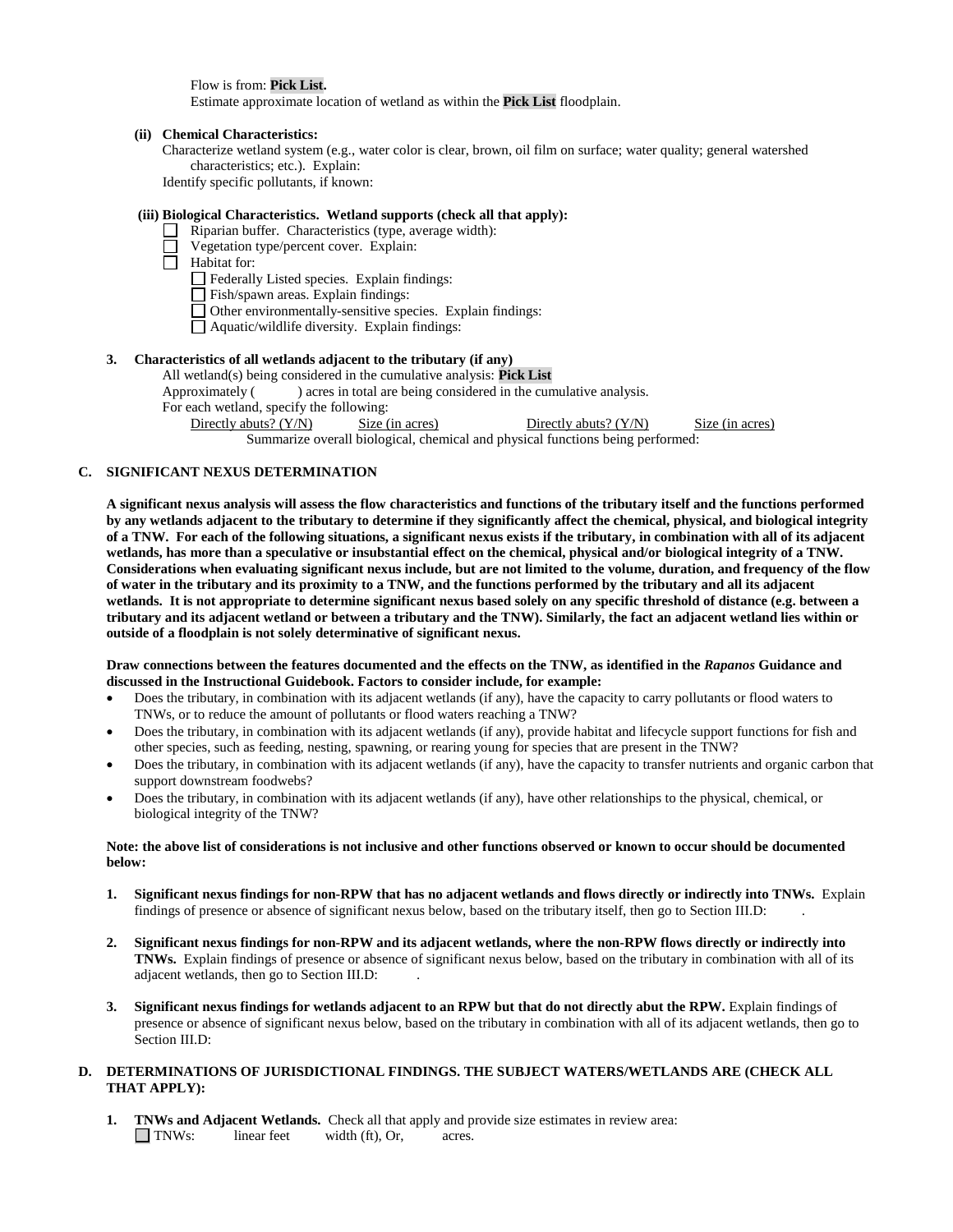Wetlands adjacent to TNWs: acres.

# **2. RPWs that flow directly or indirectly into TNWs.**

- Tributaries of TNWs where tributaries typically flow year-round are jurisdictional. Provide data and rationale indicating that tributary is perennial:
- Tributaries of TNW where tributaries have continuous flow "seasonally" (e.g., typically three months each year) are jurisdictional. Data supporting this conclusion is provided at Section III.B. Provide rationale indicating that tributary flows seasonally:

Provide estimates for jurisdictional waters in the review area (check all that apply):

Tributary waters: linear feet width (ft).<br> **O** Other non-wetland waters: acres.

Other non-wetland waters: acres.

Identify type(s) of waters:

# **3. Non-RPWs[8](#page-5-0) that flow directly or indirectly into TNWs.**

Waterbody that is not a TNW or an RPW, but flows directly or indirectly into a TNW, and it has a significant nexus with a TNW is jurisdictional. Data supporting this conclusion is provided at Section III.C.

Provide estimates for jurisdictional waters within the review area (check all that apply):

- Tributary waters: linear feet width (ft).
- Other non-wetland waters: acres.
	- Identify type(s) of waters:

# **4. Wetlands directly abutting an RPW that flow directly or indirectly into TNWs.**

- Wetlands directly abut RPW and thus are jurisdictional as adjacent wetlands.
	- Wetlands directly abutting an RPW where tributaries typically flow year-round. Provide data and rationale indicating that tributary is perennial in Section III.D.2, above. Provide rationale indicating that wetland is directly abutting an RPW:
	- Wetlands directly abutting an RPW where tributaries typically flow "seasonally." Provide data indicating that tributary is seasonal in Section III.B and rationale in Section III.D.2, above. Provide rationale indicating that wetland is directly abutting an RPW:

Provide acreage estimates for jurisdictional wetlands in the review area: acres.

## **5. Wetlands adjacent to but not directly abutting an RPW that flow directly or indirectly into TNWs.**

Wetlands that do not directly abut an RPW, but when considered in combination with the tributary to which they are adjacent and with similarly situated adjacent wetlands, have a significant nexus with a TNW are jurisidictional. Data supporting this conclusion is provided at Section III.C.

Provide acreage estimates for jurisdictional wetlands in the review area: acres.

#### **6. Wetlands adjacent to non-RPWs that flow directly or indirectly into TNWs.**

 $\Box$  Wetlands adjacent to such waters, and have when considered in combination with the tributary to which they are adjacent and with similarly situated adjacent wetlands, have a significant nexus with a TNW are jurisdictional. Data supporting this conclusion is provided at Section III.C.

Provide estimates for jurisdictional wetlands in the review area: acres.

- **7. Impoundments of jurisdictional waters. [9](#page-5-1)**
	- As a general rule, the impoundment of a jurisdictional tributary remains jurisdictional.
		- Demonstrate that impoundment was created from "waters of the U.S.," or
		- Demonstrate that water meets the criteria for one of the categories presented above (1-6), or
	- $\Box$ Demonstrate that water is isolated with a nexus to commerce (see E below).

### **E. ISOLATED [INTERSTATE OR INTRA-STATE] WATERS, INCLUDING ISOLATED WETLANDS, THE USE, DEGRADATION OR DESTRUCTION OF WHICH COULD AFFECT INTERSTATE COMMERCE, INCLUDING ANY SUCH WATERS (CHECK ALL THAT APPLY):[10](#page-5-2)**

- which are or could be used by interstate or foreign travelers for recreational or other purposes.
- $\Box$ from which fish or shellfish are or could be taken and sold in interstate or foreign commerce.
- $\Box$  which are or could be used for industrial purposes by industries in interstate commerce.
	- Interstate isolated waters.Explain:
- Other factors.Explain:

#### **Identify water body and summarize rationale supporting determination:** .

 $\frac{1}{8}$ 

<span id="page-5-1"></span><span id="page-5-0"></span><sup>&</sup>lt;sup>8</sup>See Footnote # 3. 9  $\degree$  3. 9 To complete the analysis refer to the key in Section III.D.6 of the Instructional Guidebook.

<span id="page-5-2"></span>**<sup>10</sup> Prior to asserting or declining CWA jurisdiction based solely on this category, Corps Districts will elevate the action to Corps and EPA HQ for review consistent with the process described in the Corps/EPA** *Memorandum Regarding CWA Act Jurisdiction Following Rapanos.*